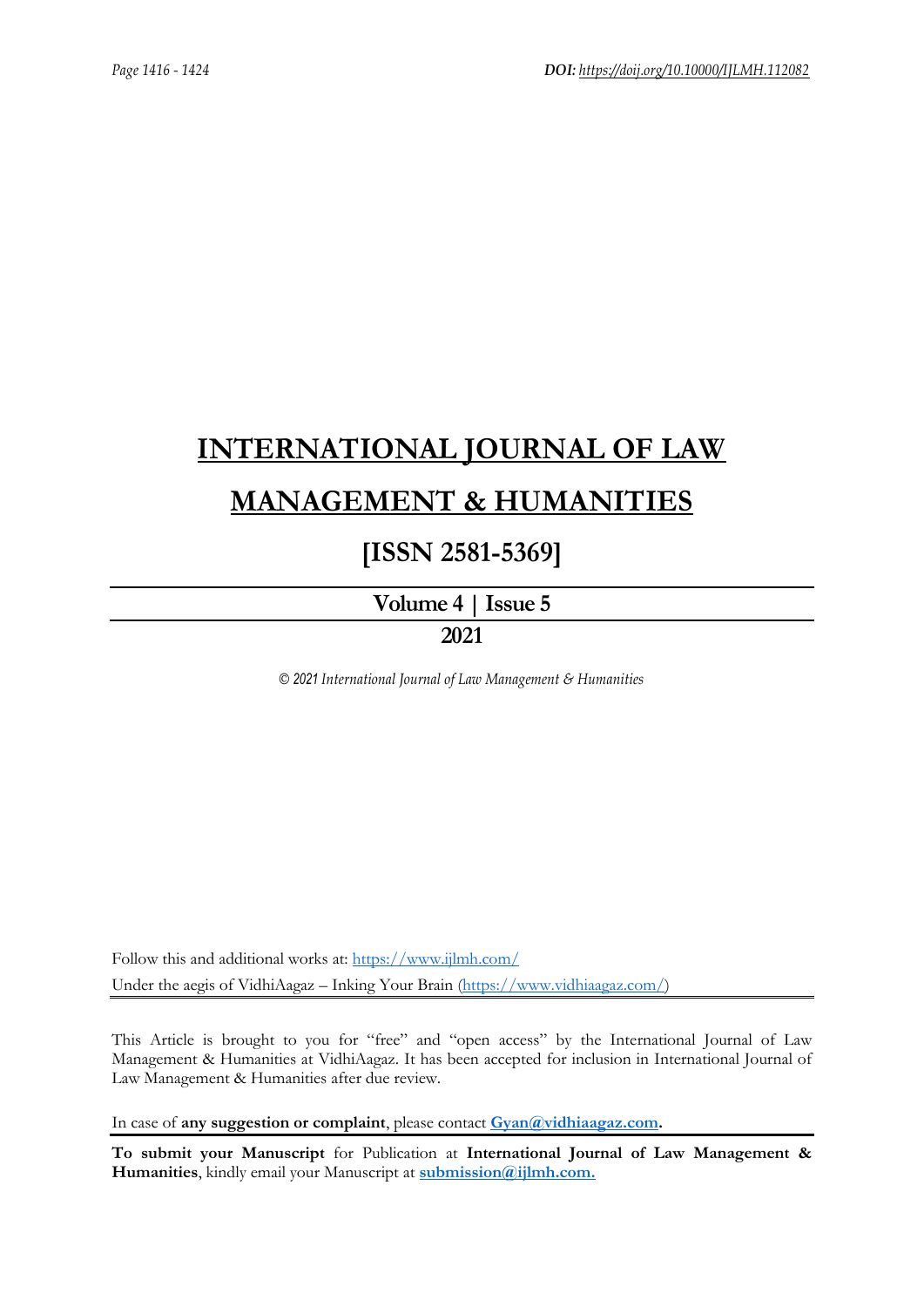## **Public Policy in Contract Law**

#### **AKSHARA SADAN<sup>1</sup>**

#### **ABSTRACT**

*Public Policy is not persistent. Public Policy denotes that what is good for the public and public Interest at large. Rather than protecting the parties to a contract as other contract defenses do, the defenses of illegality and violation of public policy seek to protect the public welfare and the integrity of the courts by refusing to enforce certain types of contracts. Contracts to engage in illegal or immoral conduct would not be enforced by the courts. Over the years the courts have developed the meaning of the term 'opposed to public policy. There are certain agreements which are against public policy and they are termed as illegal agreements.*

#### **I. INTRODUCTION**

The concept of public policy exists in almost all legal systems. It is as old as governments. In the words of Robert Eyestone, public policy is the relationship of Government towards environment and it is implemented for the welfare of the society. Public policy consists of three distinct notions of public. The three notions are as follows;

**1) Public interest:** Public interest category views the private arrangement of citizens as equal to public arrangements and tries to strike a balance between the two.

**2) Public security:** Public security category aims to protect citizens from outside threats that might endanger their well-being.

**3) Public morality:** Public morality category tries to safeguard the identities of the individuals and maintains the value of societal life. The historical period of public policy can be divided in to four; Fourteenth Century, Eighteenth Century, Nineteenth Century and Twentieth Century. In the Fourteenth Century, the concept of public policy was not in existence but there was equity, natural law and reasons. Mere reasoning by the courts was based up on the natural law itself. In this period, the control is totally within the courts.

When coming to the Eighteenth Century, there was progress of trade in England. In such a situation, there was need to protect the social and economic interest of community and State. So, these factors became more relevant in approaches to public policy. Instead of using the

<sup>&</sup>lt;sup>1</sup> Author is an Assistant Professor at Co-Operative School of Law, Thodupuzha, India.

<sup>© 2021.</sup> International Journal of [Law Management & Humanities](https://www.ijlmh.com/) [ISSN 2581-5369]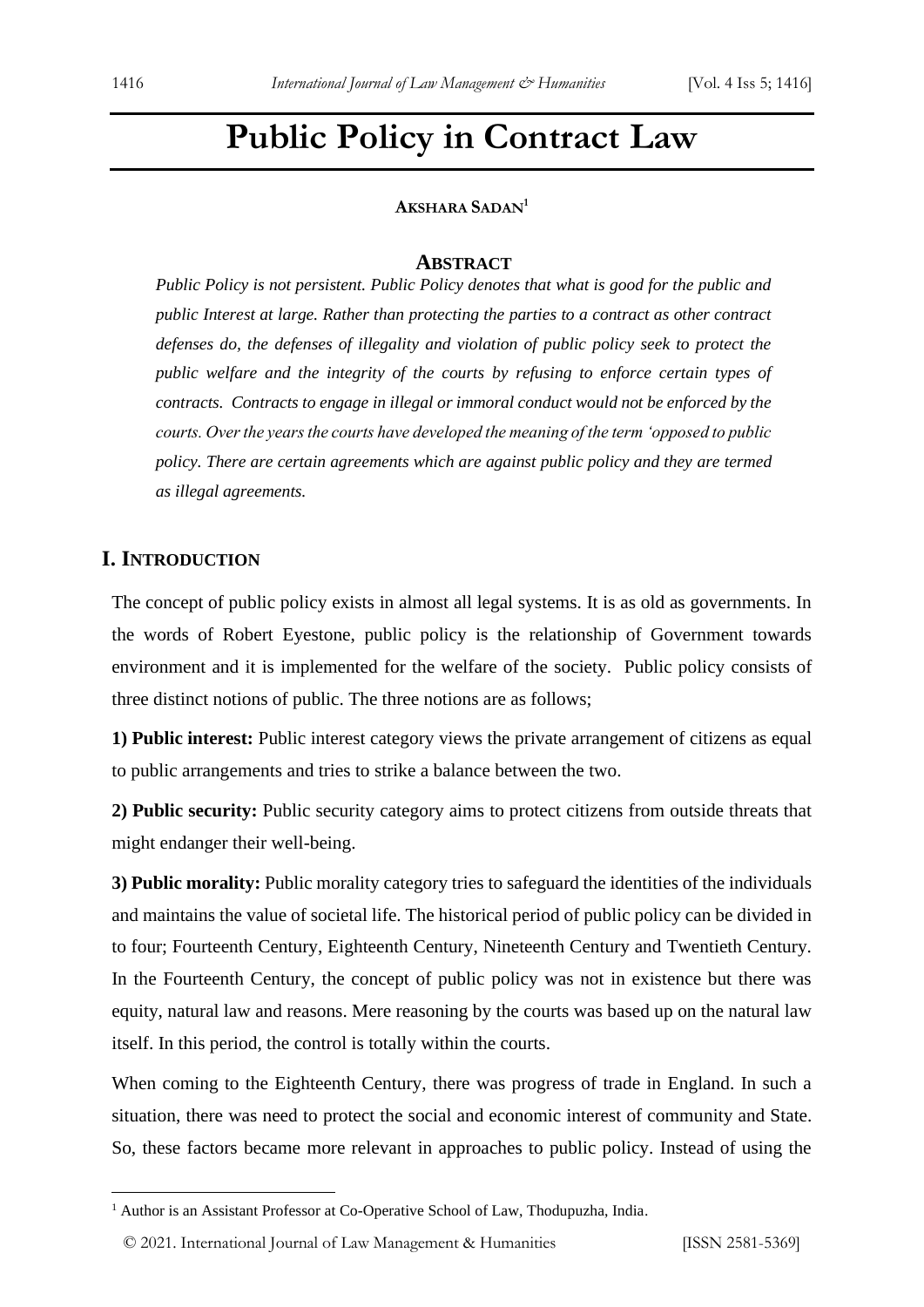term public policy, courts used the terms like public good, public mischief etc. The term public policy did not appear in the common law until Eighteenth Century. Prior to that, courts used a concept of *encounter commone ley*. It meant prejudicial to the community or against the benefits of the common wealth. According to Knight, a legal historian, *Dyer's* case<sup>2</sup> is said to be one of the oldest cases referring to *encounter commone ley*. This case reflects the traditional approach to public policy.

One of the earlier instances in which the Court employed the term public policy was Mitchel v Rynolds.<sup>3</sup> In this case, the defendant assigned his bake house in parish to the plaintiff for five years, upon a bond for 50 pounds.There was a condition in the bond that the bond would be void, if the defendant did not exercise his trade as a baker in parish for a period of five years or if he did so, he had to pay 50 pounds to the plaintiff within three days. But the defendant started his trade at another location in the parish and failed to pay the sum to the plaintiff. The plaintiff sued on the bond. The defendant argued that the contract was restraint of trade and therefore void. It was held that the restraint was reasonable and was based on a valid consideration. Here, it was a particular restraint which was dealing with specific person and place and valid for valid consideration. The Court stated that, obtaining sole exercise of a trade in England was a monopoly and therefore against the policy of law.<sup>4</sup> The doctrine of public policy later extended to other areas such as, rule against perpetuities, sales of offices, marriage contracts, wagering, contracts with alien enemies, and restraint of trade.<sup>5</sup>

In 1750, Lord Hardwicke laid down one of the first definitions of public policy. To him, contracts against public policy were of no effect, not because either of the parties had been deceived, but because they were a general mischief to the public. He transformed the concept of public policy from against the community to against *res publica*, that is, public affairs. In other words, he politicized the concept of public policy. This could be marked as the starting point of modern approach to the doctrine of public policy. interpreted the doctrine ex dolo malo non oritur action<sup>6</sup> means that courts should not lend their resources to aid a man whose cause

© 2021. International Journal of [Law Management & Humanities](https://www.ijlmh.com/) [ISSN 2581-5369]

<sup>&</sup>lt;sup>2</sup>Dyer's case (1414) 2 Hen. V,fol.5,pl.26. In this case John dyer promised the plaintiff that he does not exercise his trade in the same town for six months. But he started his business against his promise. The plaintiff sued against the dyer. The court held that, there was a restraint of trade from the part of the defendant and it was against the benefits of the society.

<sup>3</sup> 24 E R 347 (1711) (Q.B)

<sup>4</sup> Knight, *supra* n 2.

<sup>5</sup> www. Revolvy.com

<sup>6</sup> *Ex dolo malo non oritur actio* is a Latin term which means 'no right of action can have its origin in fraud'. No court will lend its aid to a man who founds his cause of action upon an immoral or an illegal act. The maxim lies at the foundation of a general rule of public policy, the rule that the courts will not sustain an action which arises out of the moral turpitude of the plaintiff or out of his violation of a general law enacted to carry into effect the public policy of the State or nation.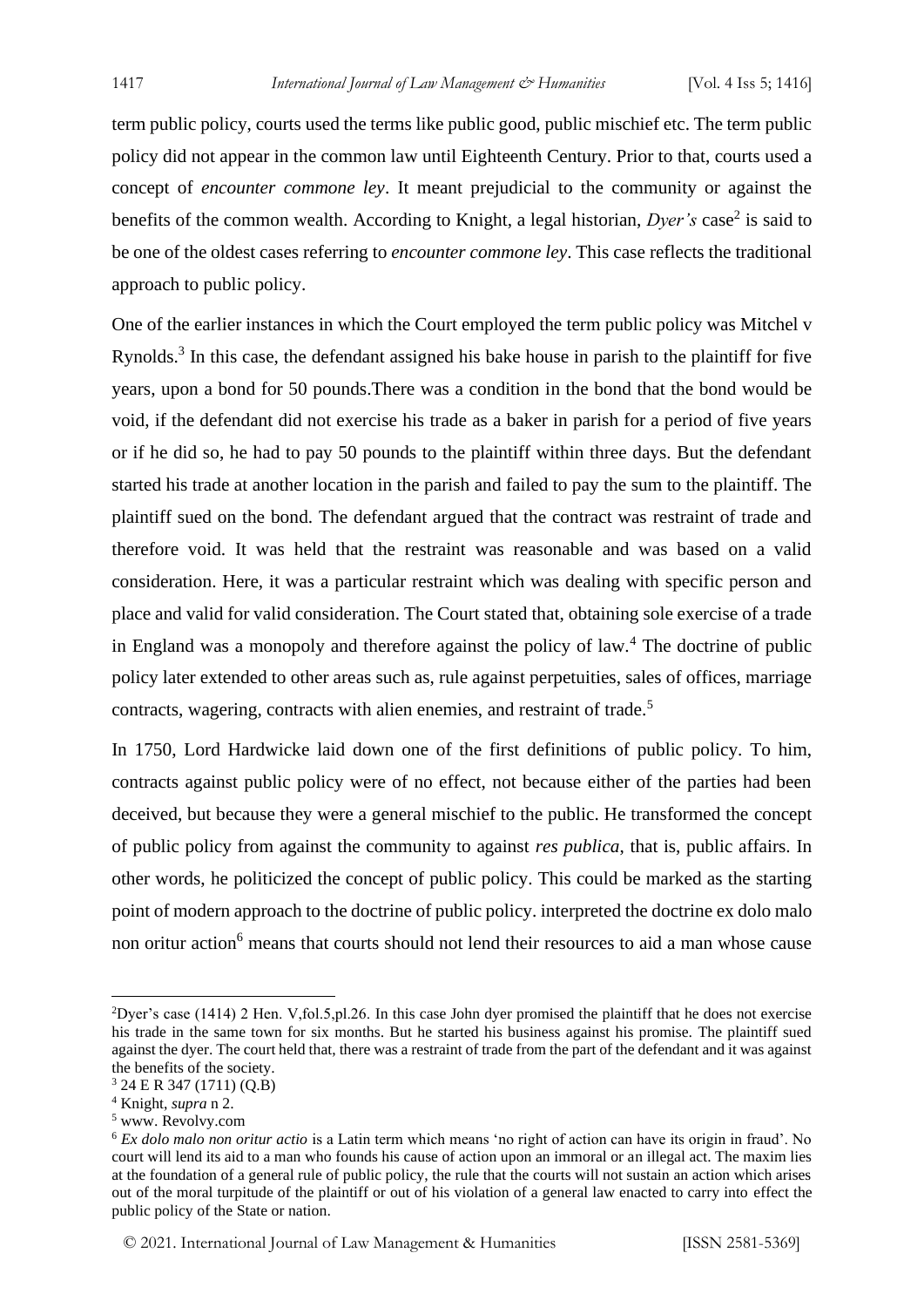of action is based on illegal or immoral ground. To Lord Mansfield's interpretation, this also laid down a foundation for the modern doctrine of public policy. It may be noted that Eighteenth Century reshaped the doctrine of public policy. Later, the modern approach to public policy entailed political considerations.

In Nineteenth Century, the politicization of the doctrine of public policy provoked the resistance of common law. The focus slightly widened apart from the socio-economic factors. Public welfare and public interest were taken in to consideration. The shift from *encounter commone ley* to *res publica* encouraged two main reactions. Firstly, it was thought that the sole authority to decide the policies related to the public was the legislative body.

For instance, in Richardson v Mellish,<sup>7</sup> Justice Burrough called public policy as a very unruly horse and when you get astride of it, you never know where it will carry you. He also said that public policy was vested in the discretion of legislature and not in judiciary. By this time, a political color was given to public policy which was more and more vague. In Egerton v. Brownlow<sup>8</sup>, similar doubts were arisen. This case involved a contingent interest in an estate in the form of condition subsequent. Here, nine out of eleven judges said that legislature should determine public good and public policy instead of courts and parties. While Lord Alderson opposed the power of judiciary, Lord Parke took a view in favour of judiciary. Finally, House of Lords held that the judiciary has the power to decide public policy.

The conflicting views of the judges on public policy were shaped in this case for the first time. One view is that, public policy is only a guide for ascertaining the object and purpose of statutes. Under the other view, it is an abstract legal standard independent of time and circumstances. In short, there was no need for judicially crafted public policy.

Secondly, the other group suggested that courts might concentrate on the State's interest in cases involving a public policy exception. In Cooke v Turner<sup>9</sup>, the Court held that while deciding the enforceability of a will, a condition could be held to be void on the ground of public policy where it had restrained a party from doing some act where the State had or might have an interest. Lord Watson's opinion in Nordenfeldt v Maxim Nordenfeldt Guns and Ammunition Co Ltd<sup>10</sup> serves as another example. Here, the House of Lords held that, restraint of trade was reasonable in the interests of the parties. In this case, Nordenfelt, a manufacturer specializing in armaments, had sold his business to Hiram Stevens Maxim. Nordenfelt agreed

<sup>7</sup> 130 E R 294 (1824).

<sup>8</sup> [1853] 4 HLC 484

<sup>&</sup>lt;sup>9</sup> 1843 C153

<sup>10</sup> [1894] A C 534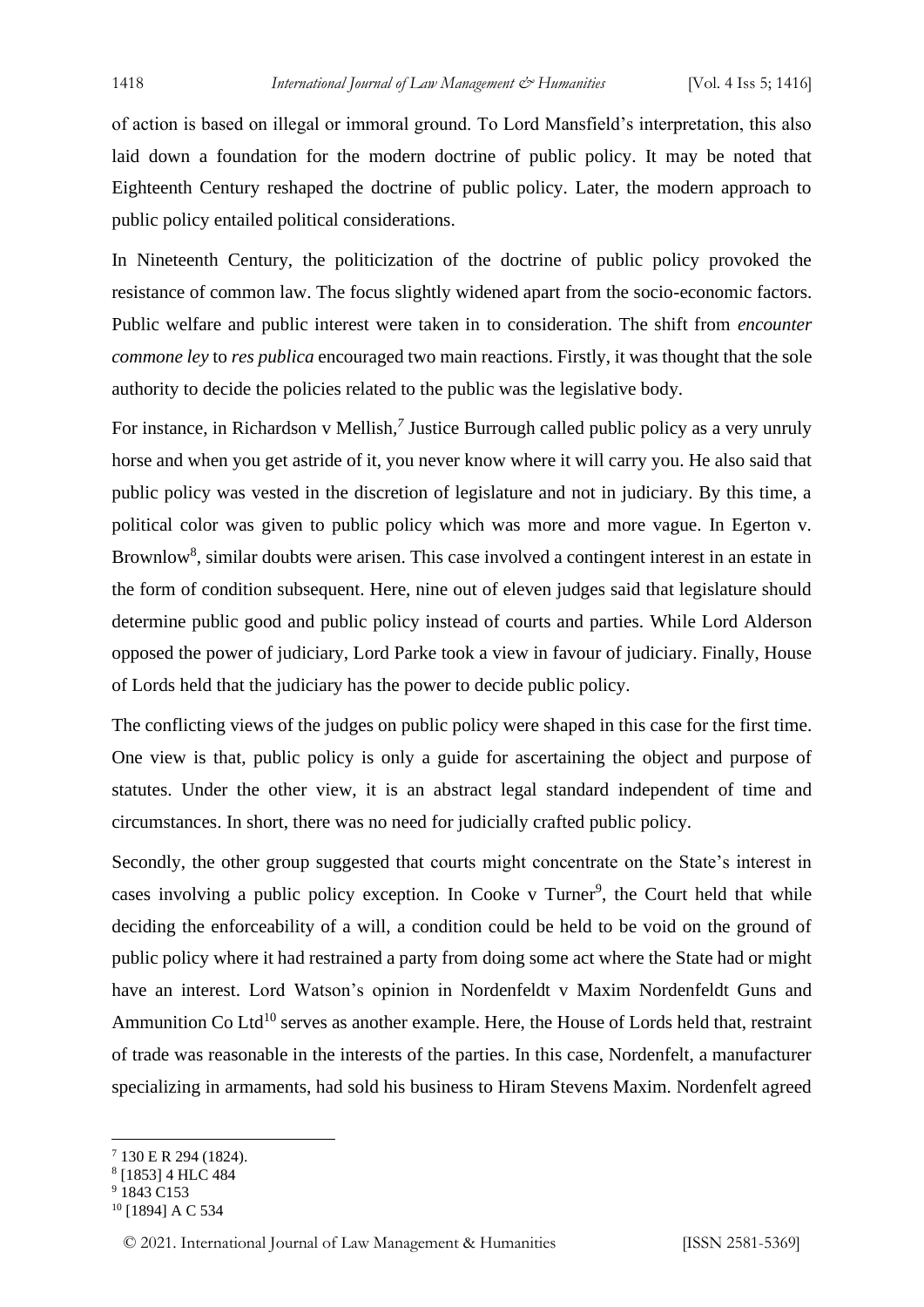that he would not make guns or ammunition anywhere in the world, and would not compete with Maxim in any way for a period of 25 years. Later he started the same business. Maxim sued against the Nordenfelt. Here, the unreasonable restraint was severable, and the Court enforced the amended agreement that Nordenfelt for the next 25 years, would not make guns or ammunition anywhere in the world, thus permitting him to trade in those very items in direct competition with maxim.

Thus, the series of decisions based upon grounds of public policy, however eminent the judges by whom they were delivered, cannot possess the same binding authority as decisions which deal with and formulate principles which are purely legal. The course of policy pursued by any country in relation to, and for promoting the interests of its commerce must, as time advances and as its commerce thrives, undergo change and development from various causes which are altogether independent of the action of its courts. The difference between the two approaches is that the former one endorses a more passive role in the assessment of public

policy exception, whereas the second approach encourages the courts to actively assess and enforce the interests of the state in this context. Freedom of contract rests on the principle that it is in the interest of the public to grant broad powers to individuals to facilitate their transactions. It also implies that parties of full age and competent understanding must have the greatest freedom of contracting. Consequently, courts will generally enforce them without passing on their substance. However, they occasionally consider that certain types of contracts should not be enforced on grounds of public policy. The refusal of their assistance may indeed be an appropriate sanction to discourage undesirable conduct in the society.

Public policy in English and American law has been described as a will-o-the-wisp of the law which varies and changes with the interests, habits, and needs<sup>11</sup>. The notion has indeed been considered as vague and elusive amongst the courts. In a common law system, courts have mainly relied on their own perception of public interest to refuse the enforcement of some contracts. In this regard, they have endeavoured to recognize that changes in social conditions may call for a changed concept of what the interest of the public demands. However, with the growth of an elected and democratic legislative body, two questions are raised in relation to the judicial law making. The first is whether public policy is the instrument of the judiciary or legislature. The second question concerns the factors that courts must consider in determining the non-enforcement of an agreement.

The vagueness of the term public policy and its application by the doctrine has further given

© 2021. International Journal of [Law Management & Humanities](https://www.ijlmh.com/) [ISSN 2581-5369]

<sup>&</sup>lt;sup>11</sup> 17A *Am. Jur.*, Contracts III C Refs, 2nd, 1964, Section 239, database updated May 2014 (Westlaw US).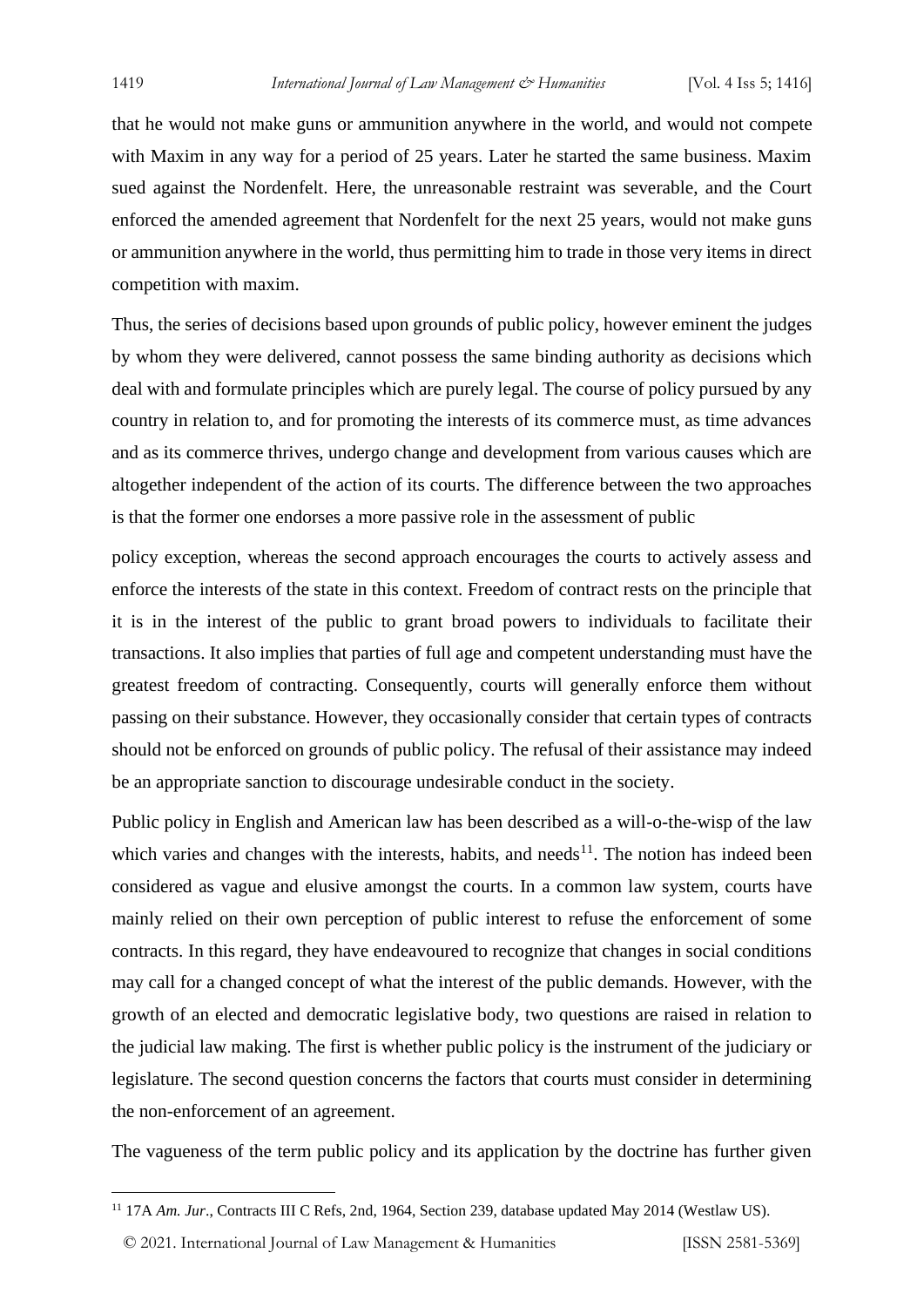rise to a variety of contracts considered as unenforceable. Rules based on public policy vary over the institution that they aim to protect. For instance, policies related to restraint of trade are more likely to change than these concerning the primary morality, such a contract in marriage. Although, the general rule is the non-enforcement of a contract injurious to interest of the society, courts adopt in some cases a severe attitude and refuse to assist a person implicated in the illegality in any way whatsoever. In others, public policy does require that such a person should not be so completely denied a remedy.

#### **II. AGREEMENTS WHICH ARE CONTRARY TO PUBLIC POLICY**

Public policy is the "policy of the law". The vagueness of the term public policy has given rise to several contracts which are deemed contrary to public policy. An agreement which is opposed to public policy cannot be enforced by either of the parties to it.<sup>12</sup> The question as to whether an agreement is opposed to public policy or not is to be decided on general principles only and not by considering the terms of any particular contract. Contracts which are against public policy are declared as void by status. These contracts may be classified into categories called heads of public policy.

#### **1. Contracts for Trading with an Enemy**

All contracts made with an alien enemy are illegal unless made with the permission of the government. An alien enemy is a person who owes allegiance to a government at war. Such agreements are illegal on the ground of public policy because either the further performance of the contract would involve intercourse with the enemy, or its continued existence would confer upon the enemy an immediate or future benefit. Thus, it is unlawful and is void. However, if a contract is made during peace times and later on war breaks out, one of the two things may result, either the contract is suspended, or it stands dissolved depending upon the intention of the parties to the contract<sup>13</sup>.

#### **2. Traffic in Public Offices**

Agreements entered in to for using corrupt influence in procuring government jobs, titles or honors are unlawful and therefore unenforceable. Because, if such agreements are valid, corruption will increase and lead to inefficiency in public services.

#### **3. Stifling Prosecution**

Stifling implies abuse of law. The law does not permit a person to make money out of a crime.

<sup>12</sup> Lawaree Valentin: *public policy in English and American law, 2014, pp.33.*

<sup>13</sup> *Ibid*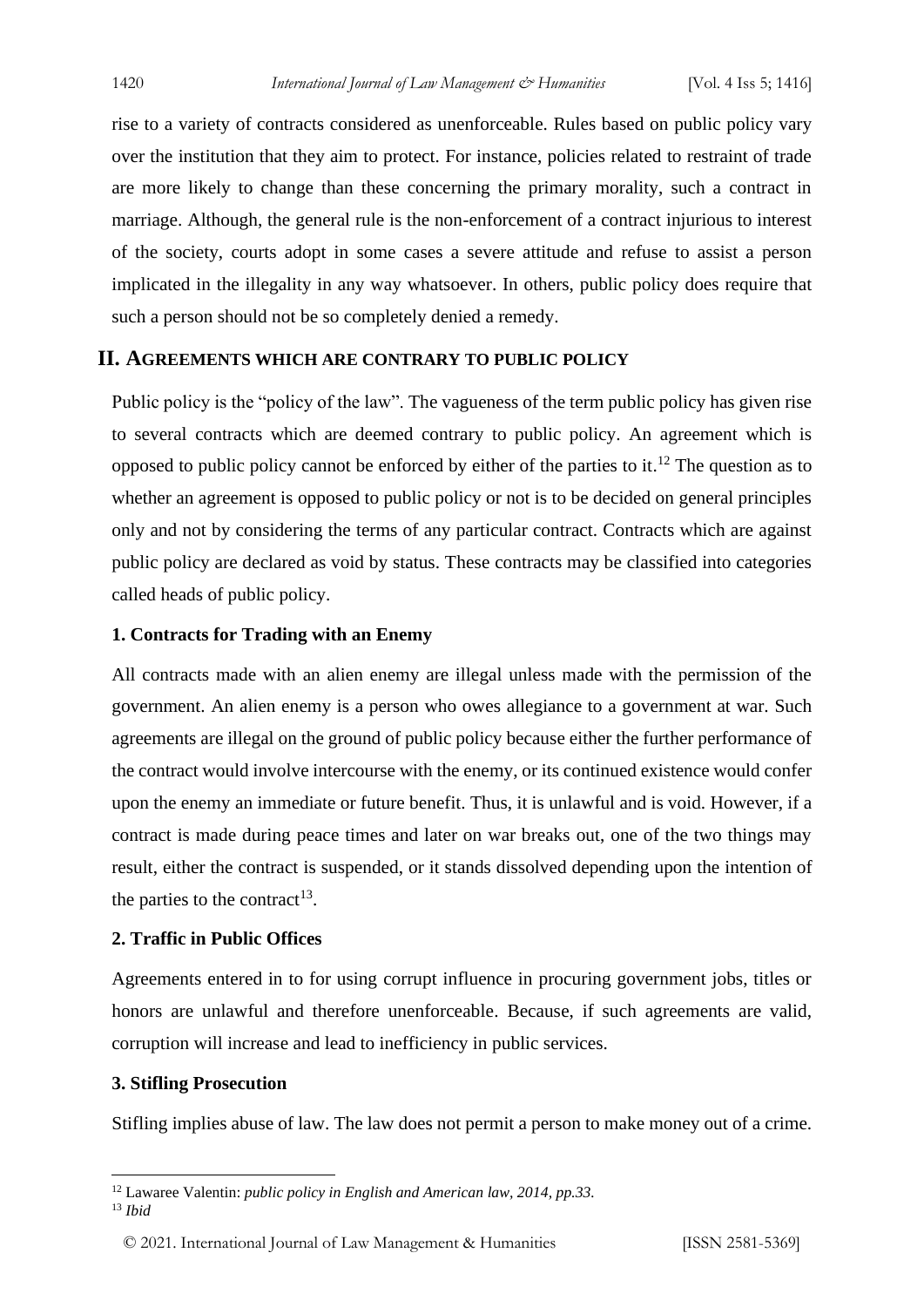An agreement in which one party agrees to drop criminal proceedings pending in a court in consideration of some amount of money is unlawful. Therefore, such an agreement cannot be enforced except where the crime is compoundable. However, if a compromise agreement is made before any complaint is filed, it would not amount to stifling prosecution even if it is implemented after the filing of a complaint which is then withdrawn.

#### **4. Agreements in Restraint of Trade**

Courts do not allow any tendency to impose restrictions upon the liberty of an individual to carry on any business, profession, or trade. In England, originally, all agreements in restraint of trade were void. But now, the rule is that though total restraint will be bad, reasonable restraint will be enforceable. In Nordenfelt vs. Maxim Nordenfelt, the House of Lords held that "the real test for determining the validity of agreements in restraint of trade was, whether the restrain public and not more onerous than necessary for the protection of the party imposing the restraint". A restraint of trade is a contractual term that is often included in an employment, a sale of a going concern, a partnership, and a franchise agreement. In the matter of Petrofina (Great Britain) Ltd v. Martin and another<sup>14</sup> Lord Diplock defined a restraint of trade as 'a contract in restraint of trade is one in which a party (covenantor ) agrees with any other party ( covenantee ) to restrict his liberty in the future to carry on trade with other persons not parties to the contract, in such manner he chooses'.

Restraint of trade agreements are solely regulated by common law principles. At common law, a contract is illegal and unenforceable, if it is contrary to good morals or public policy. Restraint of trade agreements are valid and enforceable in Indian law unless they impose an unreasonable restriction on a person's freedom to trade. In this instance, they will probably be held to be against public policy and therefore illegal and unenforceable. Section 27 of the Indian contract Act 1872 says that, "every agreement by which any one is restrained from exercising a lawful profession, trade or business of any kind, is to that extent void". Thus, in India, all agreements in restraint of trade, whether general or partial, qualified, or unqualified, are void.

There are some exceptions are available to the above rule that a restraint of trade is void:

#### • **Sale of goodwill**

The seller of the goodwill of a business may agree with the buyer to refrain from carrying on a similar business, within specified local limits, so long as the buyer or any one deriving title to

© 2021. International Journal of [Law Management & Humanities](https://www.ijlmh.com/) [ISSN 2581-5369]

<sup>14</sup> 1966) Ch 146 at page 180.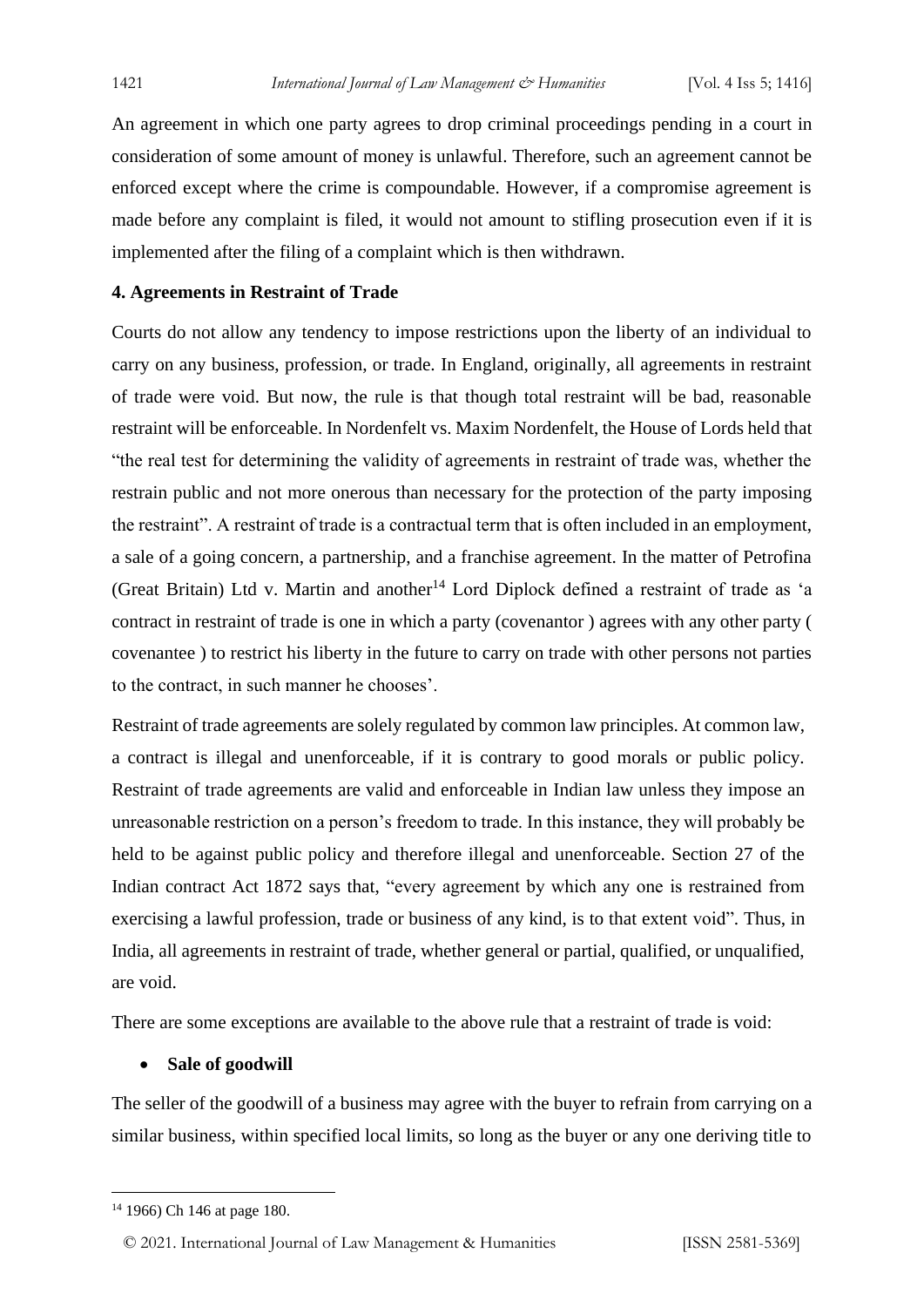the goodwill from him carries on a like business, provided that such limits are reasonable.

#### • **Partner's agreement**

A partner shall not carry on any business other than that of the firm in the same trade while he is a partner. An outgoing may agree with other partner not to carry on similar business that of the firm in the local limits or with in specific time. Similarly partners on dissolution of partnership firm may agree that some or all of them will not carry similar business within local limits or within specific time. Here also it is court that will decide that what the local limit would be and if it is reasonable.

#### • **Service agreements**

An agreement of service by which a person binds himself during the term of the agreement not to take service with anyone else or directly or indirectly take part in or promote or aid any business in direct competition with that of his employer is valid.

#### **III. AGREEMENT IN RESTRAINT OF MARRIAGE**

If an agreement which creates any restriction on marriage will be unenforceable. One person cannot restrict the other from getting married. Under English Law, agreements which restrain marriage are discouraged as they are injurious to the increase in population and the moral of the Citizens. In Lowe vs. Peerless<sup>15</sup>, an agreement formed between the parties and according to the agreement one party should marry the other party only and vice versa. If any of them breaches the agreement, a compensation of \$ 2000/- is to be paid. The court held this contract is void because it unduly restricts or hampers the freedom to marry. Thus, this contract is opposed to public policy. In another case, Hartley v. Rice<sup>16</sup>, it was held that a bet between two men that one of them would not marry within a specified time was void as it gave one of the parties a pecuniary interest in the man's celibacy.

#### **IV. AGREEMENT IN RESTRAINT OF PARENTAL RIGHTS**

The father and mother are the natural guardians of a minor child. The right of guardianship cannot be bartered away by any agreement. Thus, 6an agreement which is inconsistent with the duties arising out of such guardianship is void as being opposed to public policy. In the case in re baby M, there was restraint of parental right by restraining the mother from the sole custody of the child.

<sup>15</sup> (1768) 4 Burr.2225

<sup>16</sup> 537 A.2d 1227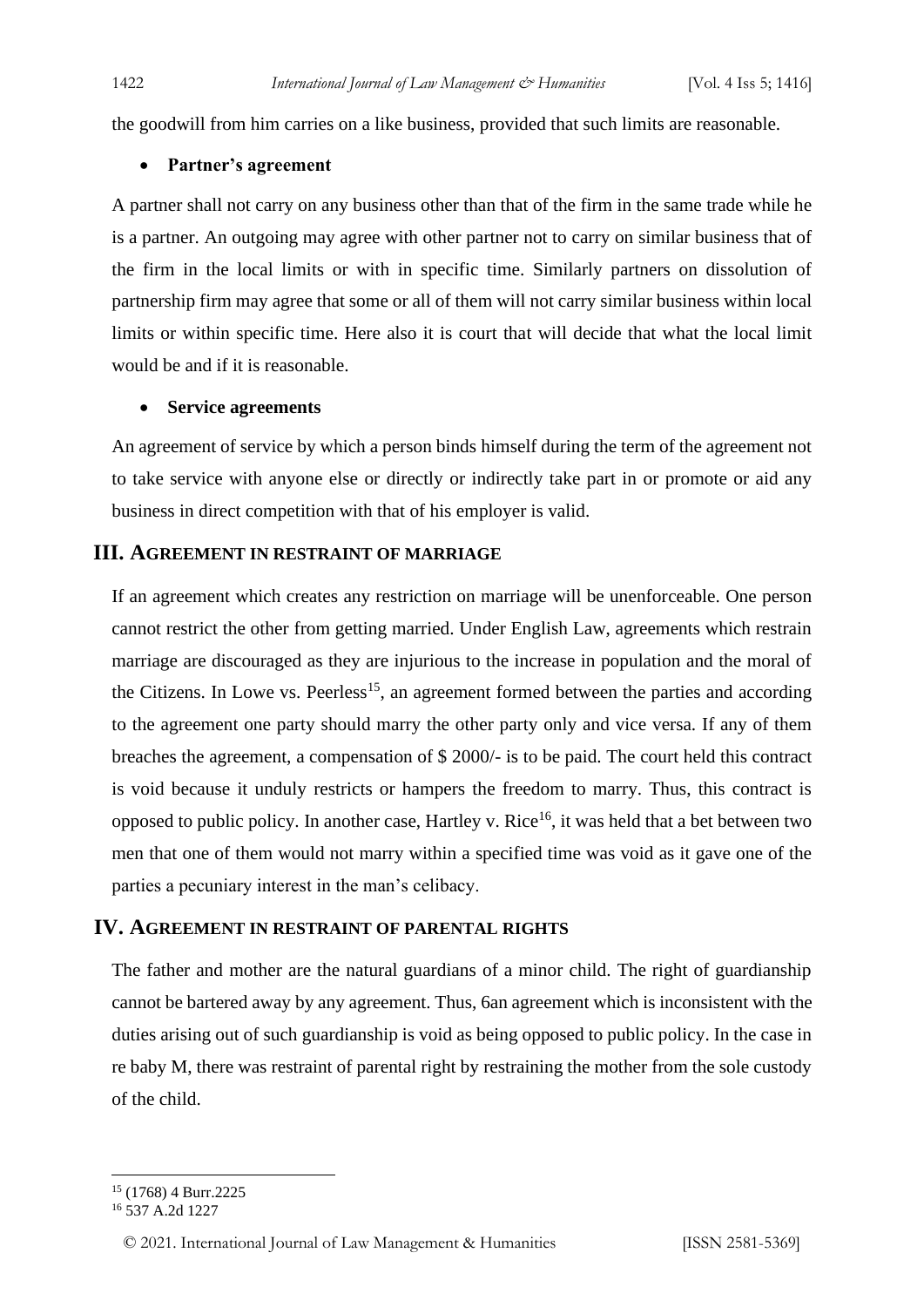#### **V. AGREEMENTS IN RESTRAINT OF LEGAL PROCEEDINGS**

Two kinds of agreements are dealt with under this head. They are:

- 1) Agreements restricting enforcement of rights
- 2) Agreements curtailing period of limitation

#### • **Agreements restricting enforcement of rights**

These are the agreements which prohibits wholly or partly any party to the agreement to enforce his rights in respect of any contract is void to that extent.

#### • **Agreements curtailing period of limitation**

If an agreement curtails the period of limitation which is prescribed by the law of limitation is void. This is so because its object is to defeat the provisions of law.

#### **VI. AGREEMENTS TO COMMIT A CRIME**

If in an agreement, the consideration is committing a crime, the agreement is opposed to public policy and is void. Similarly, an agreement to indemnify a person against consequences of his criminal act is unenfo**r**ceable being opposed to public policy.

#### **VII. AGREEMENTS TENDING TO CREATE MONOPOLIES**

Monopoly is a kind of restriction which preventing a person from doing a business. Agreements tending to create monopolies are against public policy and hence are void.

#### **VIII. AGREEMENTS TO DEFRAUD CREDITORS**

An agreement which is made with an intention to defraud the creditors or revenue authorities is not enforceable as it is opposed to public policy.

#### **IX. AGREEMENTS CREATING INTEREST AGAINST DUTIES**

If an agreement is entered in to by a person whereby, he is bound to do something which is against his public duty, the agreement is void on the ground of public policy. For e g; an agreement by a government servant for the purchase of land situated within his circle is illegal as opposed to public policy.

#### **X. AGREEMENTS RESTRICTING PERSONAL LIBERTY**

Agreements restricting personal liberty of the parties to it are void as being opposed to public policy because, nobody have the right to deprive a person from his personal liberty.